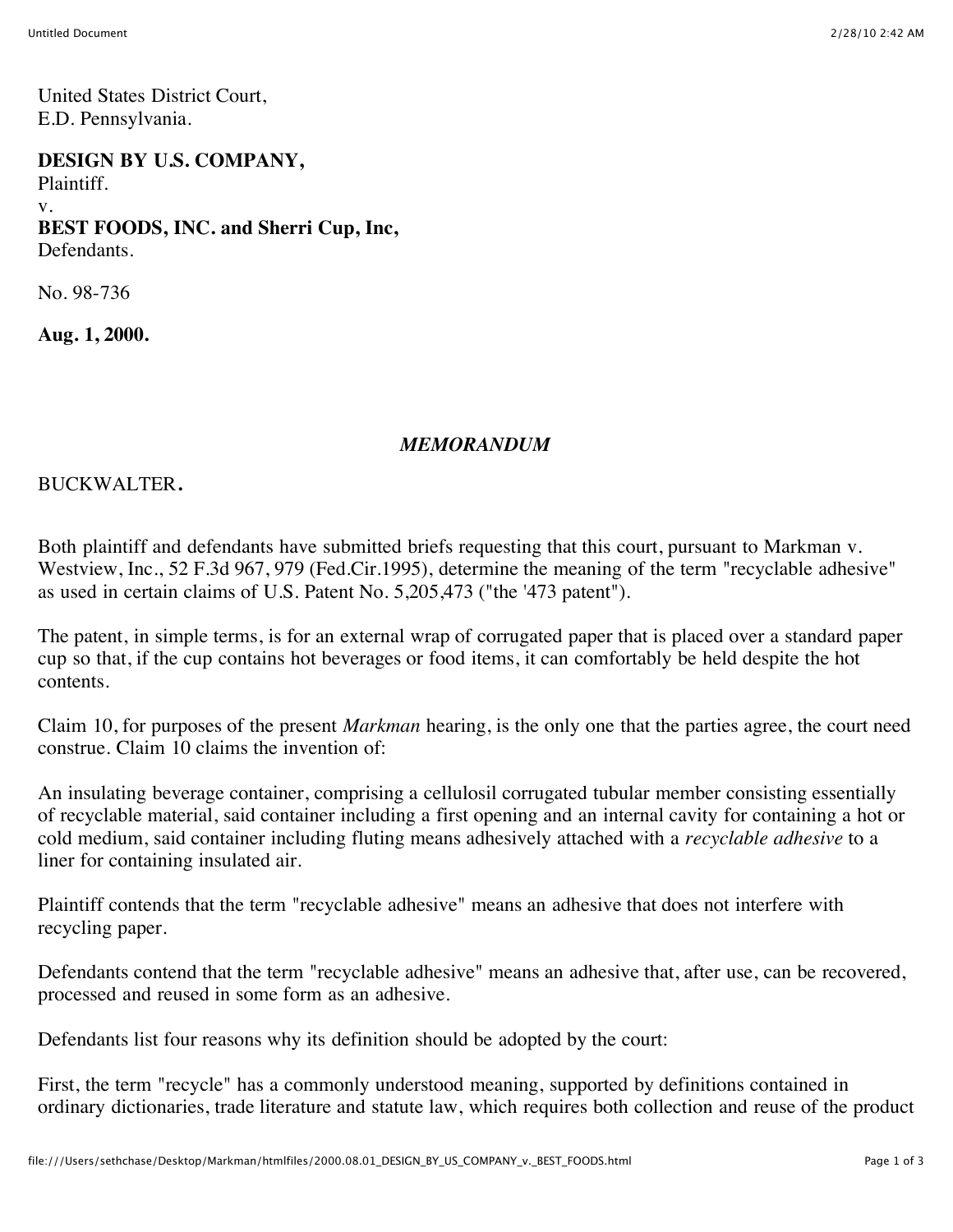at issue.

Second, nothing in the '473 patent claims, specification or prosecution history indicates that the patentee, in using the term "recyclable," intended to give some unique or novel meaning to the term "recyclable adhesive." To the contrary, the limited evidence in the prosecution history demonstrates that DBU was embracing the ordinary meaning, rather than some novel meaning.

Third, both the inventor and the prosecuting attorney testified that they did not have (or could not recall) any novel definition of "recyclable adhesive" in mind when they filed and prosecuted the patent application.

Fourth, as DBU's professed expert himself has admitted, the proffered evidence with respect to the definition a paper recycler might give to the term "recyclable adhesive" is wholly irrelevant to a patent in the field of paper cup manufacturing. The expert has admitted his lack of any pertinent expertise and, even in his narrow area of non-pertinent expertise, has admitted that his proffered definition is an inaccurate one.

Plaintiff makes four arguments as to why the court should accept its definition. They are:

First, extrinsic evidence must be used to interpret "recyclable adhesive" because the term is not defined by the claims, specification or prosecution history.

Second, the *Dictionary of Paper* supports the ordinary meaning of "recyclable adhesive" understood by one skilled in the art that the adhesive does not interfere with recycling paper.

Third, the parties' respective experts agree that in the paper recycling industry, a "recyclable adhesive" is one that does not interfere with recycling paper.

Fourth, plaintiff's definition of "recyclable adhesive" upholds the validity of the claims of the '473 patent and claims should be construed to sustain their validity.

Because, on balance, I feel that plaintiff's arguments are more persuasive both legally and logically, I find that "recyclable adhesive"as used in the claims of the '473 patent means an adhesive that does not interfere with recycling paper. To find otherwise is to suggest that the adhesive would likely be recovered, collected, processed or reused by a recycler, a result that defendants' own witness decries. *See* Declaration of James A. Gatcomb.

Moreover, while defendants argue that the word "recycle" has a commonly understood meaning, those meanings do not necessarily attach to the word "recyclable", the connotation of which certainly includes a product or substance that does not impede the recyclability of another product to which it may be attached or applied.

In this case, the adhesive material is applied between the fluting material and the liner board. The adhesive is not stripped from the corrugated paper product prior to the recycling because it does not interfere with recycling the paper product.

As to defendants' second reason, plaintiff agrees that the '473 patent and file history does not impart a novel or special definition to the term in issue. In fact, the term "recyclable adhesive" is not defined anywhere. In brief, the file history, in my judgment, is of arguable help to both sides regarding the definition of the term.